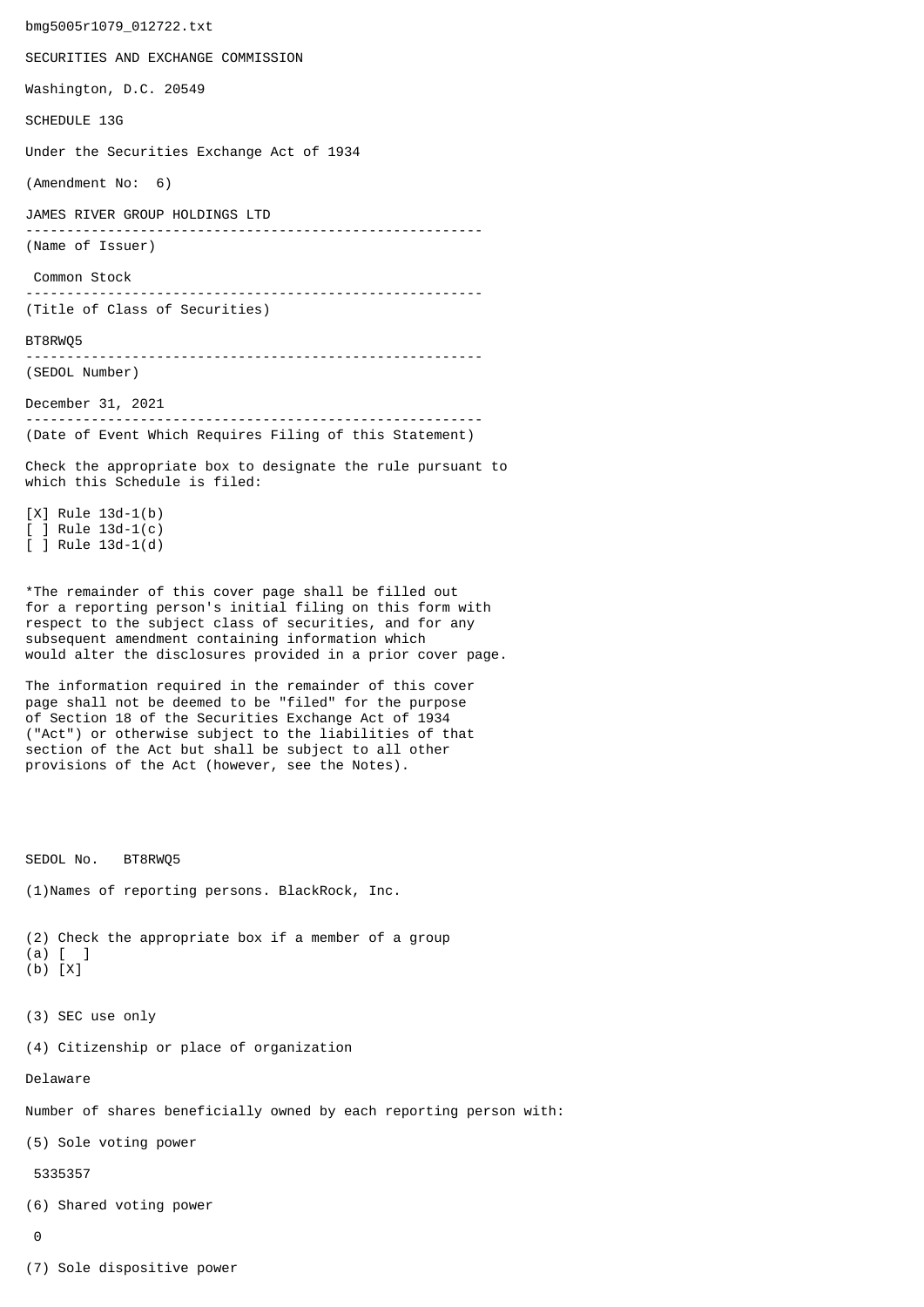```
 5383750
(8) Shared dispositive power
 \boldsymbol{\Theta}(9) Aggregate amount beneficially owned by each reporting person
  5383750
(10) Check if the aggregate amount in Row (9) excludes certain shares
(11) Percent of class represented by amount in Row 9
 14.4%
(12) Type of reporting person
HC
Item 1.
Item 1(a) Name of issuer:
           -----------------------------------------------------------------------
JAMES RIVER GROUP HOLDINGS LTD
Item 1(b) Address of issuer's principal executive offices:
-----------------------------------------------------------------------
WELLESLEY HOUSE, 2ND FLOOR, 90 PITTS BAY ROAD
PEMBROKE Bermuda HM 08
Item 2.
2(a) Name of person filing:
               ----------------------------------------------------------------------
BlackRock, Inc.
2(b) Address or principal business office or, if none, residence:
 -----------------------------------------------------------------------
BlackRock, Inc.
55 East 52nd Street
New York, NY 10055
2(c) Citizenship:
                            --------------------------------------------------------------------
 See Item 4 of Cover Page
2(d) Title of class of securities:
                                      -------------------------------------------------------------------
 Common Stock
2(e) SEDOL No.:
See Cover Page
Item 3.
If this statement is filed pursuant to Rules 13d-1(b), or 13d-2(b) or (c),
check whether the person filing is a:
[ ] Broker or dealer registered under Section 15 of the Act;
[ ] Bank as defined in Section 3(a)(6) of the Act;
```
] Insurance company as defined in Section  $3(a)(19)$  of the Act;

[ ] An investment adviser in accordance with Rule  $13d-1(b)(1)(ii)(E)$ ;

[ ] Investment company registered under Section 8 of the

Investment Company Act of 1940;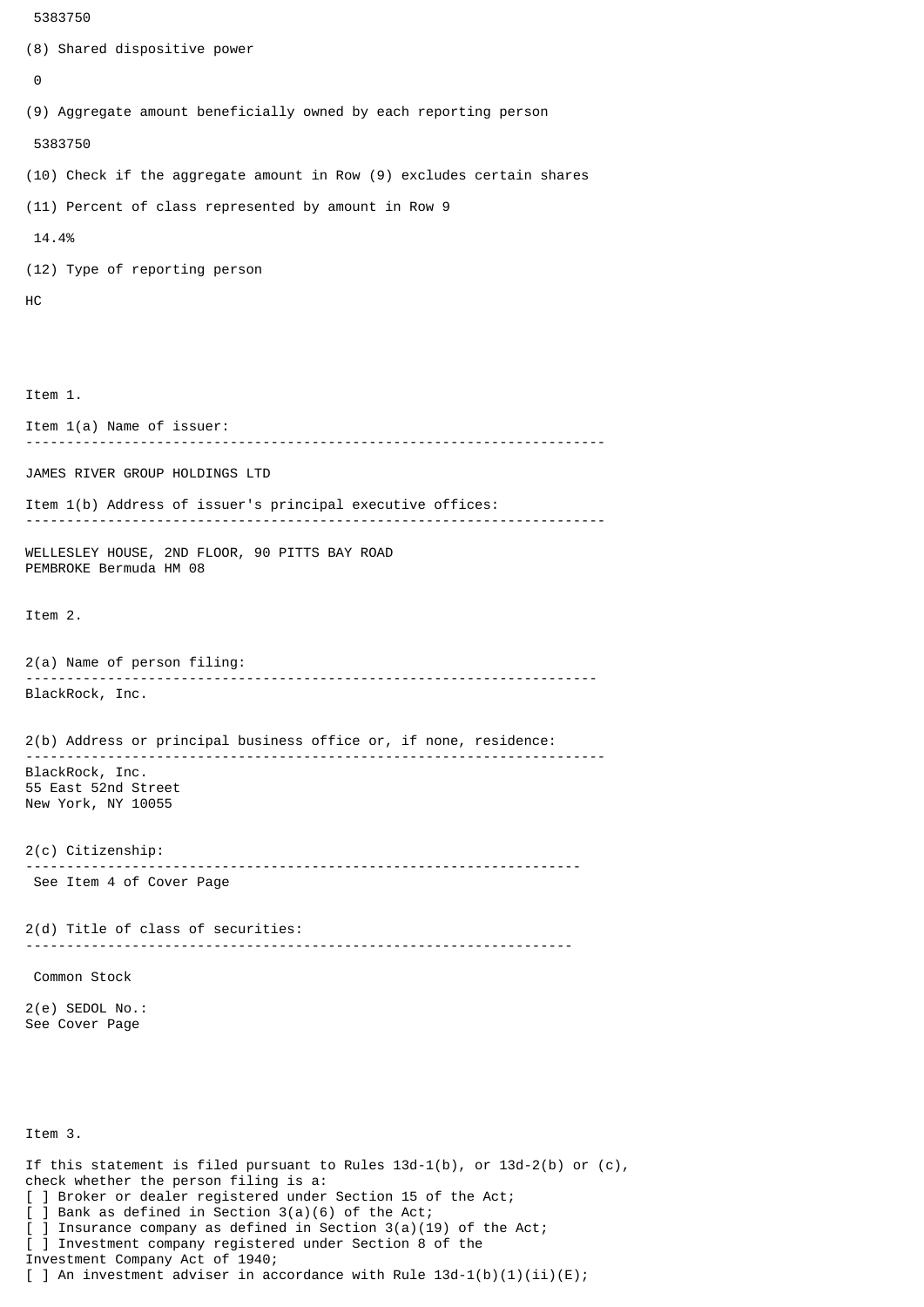[ ] An employee benefit plan or endowment fund in accordance with Rule  $13d-1(b)(1)(ii)(F);$ [X] A parent holding company or control person in accordance with Rule  $13d-1(b)(1)(ii)(G);$ [ ] A savings associations as defined in Section 3(b) of the Federal Deposit Insurance Act (12 U.S.C. 1813); [ ] A church plan that is excluded from the definition of an investment company under section  $3(c)(14)$  of the Investment Company Act of 1940; [ ] A non-U.S. institution in accordance with Rule 240.13d-1(b)(1)(ii)(J);  $\lceil$  ] Group, in accordance with Rule 240.13d-1(b)(1)(ii)(K). If filing as a non-U.S. institution in accordance with Rule  $240.13d-1(b)(1)(ii)(J)$ , please specify the type of institution: Item 4. Ownership Provide the following information regarding the aggregate number and percentage of the class of securities of the issuer identified in Item 1. Amount beneficially owned: 5383750 Percent of class 14.4% Number of shares as to which such person has: Sole power to vote or to direct the vote 5335357 Shared power to vote or to direct the vote  $\Theta$ Sole power to dispose or to direct the disposition of 5383750 Shared power to dispose or to direct the disposition of  $\Omega$ 

Item 5.

Ownership of 5 Percent or Less of a Class. If this statement is being filed to report the fact that as of the date hereof the reporting person has ceased to be the beneficial owner of more than 5 percent of the class of securities, check the following [ ].

Item 6. Ownership of More than 5 Percent on Behalf of Another Person

 If any other person is known to have the right to receive or the power to direct the receipt of dividends from, or the proceeds from the sale of, such securities, a statement to that effect should be included in response to this item and, if such interest relates to more than 5 percent of the class, such person should be identified. A listing of the shareholders of an investment company registered under the Investment Company Act of 1940 or the beneficiaries of employee benefit plan, pension fund or endowment fund is not required.

The interest of 1 such person, iShares Core S&P Small-Cap ETF, in the common

stock of JAMES RIVER GROUP HOLDINGS LTD is more than five percent of the total outstanding common stock.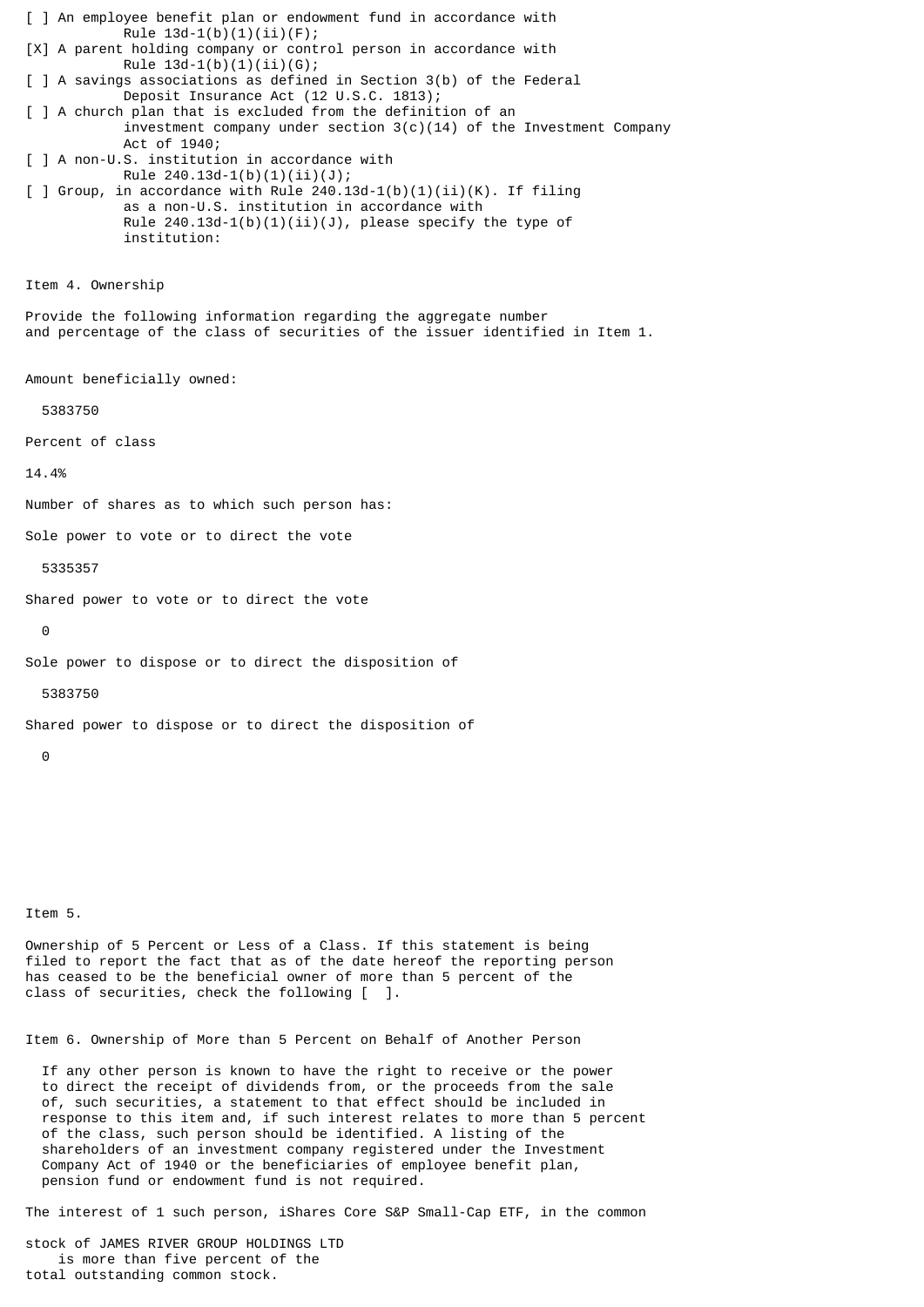Item 7. Identification and Classification of the Subsidiary Which Acquired the Security Being Reported on by the Parent Holding Company or Control Person.

## See Exhibit A

Item 8. Identification and Classification of Members of the Group

If a group has filed this schedule pursuant to Rule  $13d-1(b)(ii)(J)$ , so indicate under Item 3(j) and attach an exhibit stating the identity and Item 3 classification of each member of the group. If a group has filed this schedule pursuant to Rule 13d-1(c) or Rule 13d-1(d), attach an exhibit stating the identity of each member of the group.

## Item 9. Notice of Dissolution of Group

Notice of dissolution of a group may be furnished as an exhibit stating the date of the dissolution and that all further filings with respect to transactions in the security reported on will be filed, if required, by members of the group, in their individual capacity.

See Item 5.

Item 10. Certifications By signing below I certify that, to the best of my knowledge and belief, the securities referred to above were acquired and are held in the ordinary course of business and were not acquired and are not held for the purpose of or with the effect of changing or influencing the control of the issuer of the securities and were not acquired and are not held in connection with or as a participant in any transaction having that purpose or effect.

## Signature.

After reasonable inquiry and to the best of my knowledge and belief, I certify that the information set forth in this statement is true, complete and correct.

Dated: January 27, 2022 BlackRock, Inc.

Signature: Spencer Fleming

```
-------------------------------------------
```
Name/Title Attorney-In-Fact

The original statement shall be signed by each person on whose behalf the statement is filed or his authorized representative. If the statement is signed on behalf of a person by his authorized representative other than an executive officer or general partner of the filing person, evidence of the representative's authority to sign on behalf of such person shall be filed with the statement, provided, however, that a power of attorney for this purpose which is already on file with the Commission may be incorporated by reference. The name and any title of each person who signs the statement shall be typed or printed beneath his signature.

Attention: Intentional misstatements or omissions of fact constitute Federal criminal violations (see 18 U.S.C. 1001).

Exhibit A